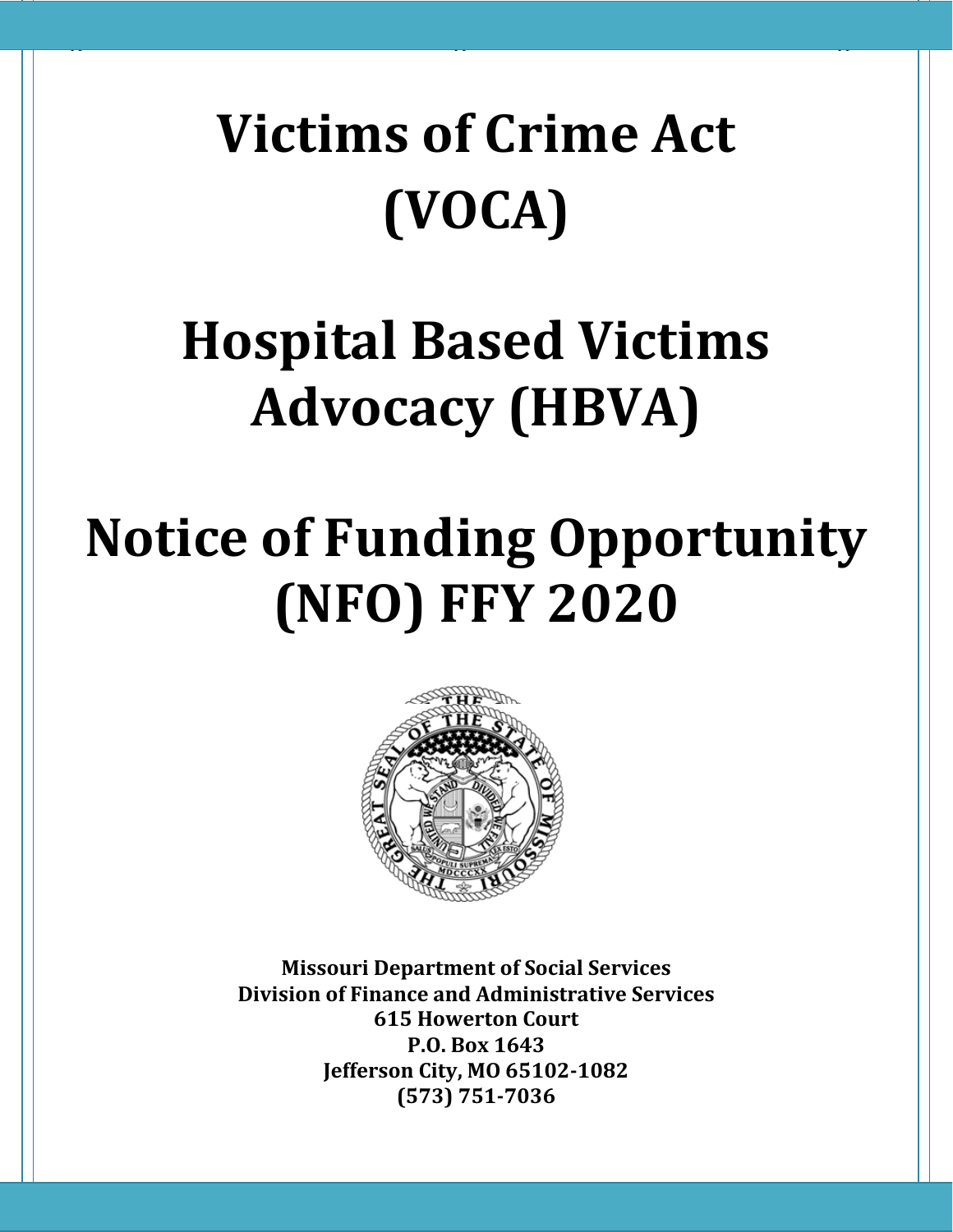# **1. Introduction and Background Information**

- 1.1 The Missouri Department of Social Services (Department) is requesting proposals from Level I Trauma Centers to provide Hospital Based Victims Advocacy (HBVA) services. A Level I Trauma Center must be designated in good standing by the Missouri Department of Health and Senior Services (DHSS) and located in the State of Missouri.
	- a. This is a pilot program to expand the use of Level I Trauma Centers in hospitals and other medical facilities as will to increase support for victims of crime, improve their outcomes, and to reduce repeat of victimization.
	- b. Level I Trauma Center is a comprehensive regional resource that is a tertiary care facility central to the trauma system that is capable of providing total care for every aspect of injury.
- 1.2 The primary purpose of the Victims of Crime Act (VOCA) grants is to support direct services to victims of crime as soon as possible in order to reduce the severity of the psychological and emotional consequences of the victimization, and to demonstrate on-going support for the victim in coping with the impact of the victimization.
- 1.3 VOCA of 1984 was passed by Congress to assist states in providing high quality services that are directly related to the emotional healing and recovery of crime victims. The U.S. Department of Justice, Office for Victims of Crime (OVC), administers these funds at the federal level, and the Missouri Department of Social Services administers the VOCA funds for the State of Missouri. The OVC makes annual VOCA Crime Victim Assistance grants available to the states.
- 1.4 VOCA is funded through fines, penalties, and forfeitures collected from persons convicted of offenses against the United States.
- 1.5 Accepted applications will receive a Notice of Award (NOA) and an opportunity to sign a contract with the Department.

# **2. Requirements**

## 2.1 **General Requirements:**

- 2.1.1 The agency shall abide by the statutory requirements of VOCA and OVC Guidelines as outlined in the NOF and shall refer to the following documents.
	- a. 34 U.S.C. 2010[1 https://dss.mo.gov/dfas/victims-of-crime-act/files/34-USC-Chapter-201.pdf;](https://dss.mo.gov/dfas/victims-of-crime-act/files/34-USC-Chapter-201.pdf)
	- b. 28 C.F.R. Part 9[4 https://www.govinfo.gov/content/pkg/CFR-2009-title28-vol2/pdf/CFR-2009](https://www.govinfo.gov/content/pkg/CFR-2009-title28-vol2/pdf/CFR-2009-title28-vol2-part94.pdf) [title28-vol2-part94.pdf](https://www.govinfo.gov/content/pkg/CFR-2009-title28-vol2/pdf/CFR-2009-title28-vol2-part94.pdf)
	- c. 2 C.F.R. Part 20[0 https://www.govinfo.gov/content/pkg/CFR-2014-title2-vol1/pdf/CFR-2014-title2](https://www.govinfo.gov/content/pkg/CFR-2014-title2-vol1/pdf/CFR-2014-title2-vol1-part200.pdf) [vol1-part200.pdf;](https://www.govinfo.gov/content/pkg/CFR-2014-title2-vol1/pdf/CFR-2014-title2-vol1-part200.pdf)
	- d. 2 C.F.R. Part 280[0 https://www.govinfo.gov/content/pkg/CFR-2018-title2-vol1/xml/CFR-2018-title2](https://www.govinfo.gov/content/pkg/CFR-2018-title2-vol1/xml/CFR-2018-title2-vol1-part2800.xml) [vol1-part2800.xml;](https://www.govinfo.gov/content/pkg/CFR-2018-title2-vol1/xml/CFR-2018-title2-vol1-part2800.xml) and
	- e. Department of Justice (DOJ) Grants Financial Guid[e https://dss.mo.gov/dfas/victims-of-crime](https://dss.mo.gov/dfas/victims-of-crime-act/files/doj-grants-financial-guide.pdf)[act/files/doj-grants-financial-guide.pdf.](https://dss.mo.gov/dfas/victims-of-crime-act/files/doj-grants-financial-guide.pdf)
- 2.1.2 Requirements and provisions are subject to change per federal and/or state guidelines.
- 2.1.3 VOCA funds awarded to the Department and by the Department to eligible agencies shall not be used to supplant state and local government funds otherwise available for crime victim assistance.
	- a. Deliberately reducing state or local funds because of the existence of federal funds. For example, when state funds are appropriated for stated purpose and federal funds are awarded for that same purpose, the state replaces its state funds with federal funds, thereby reducing the total amount available for the stated purpose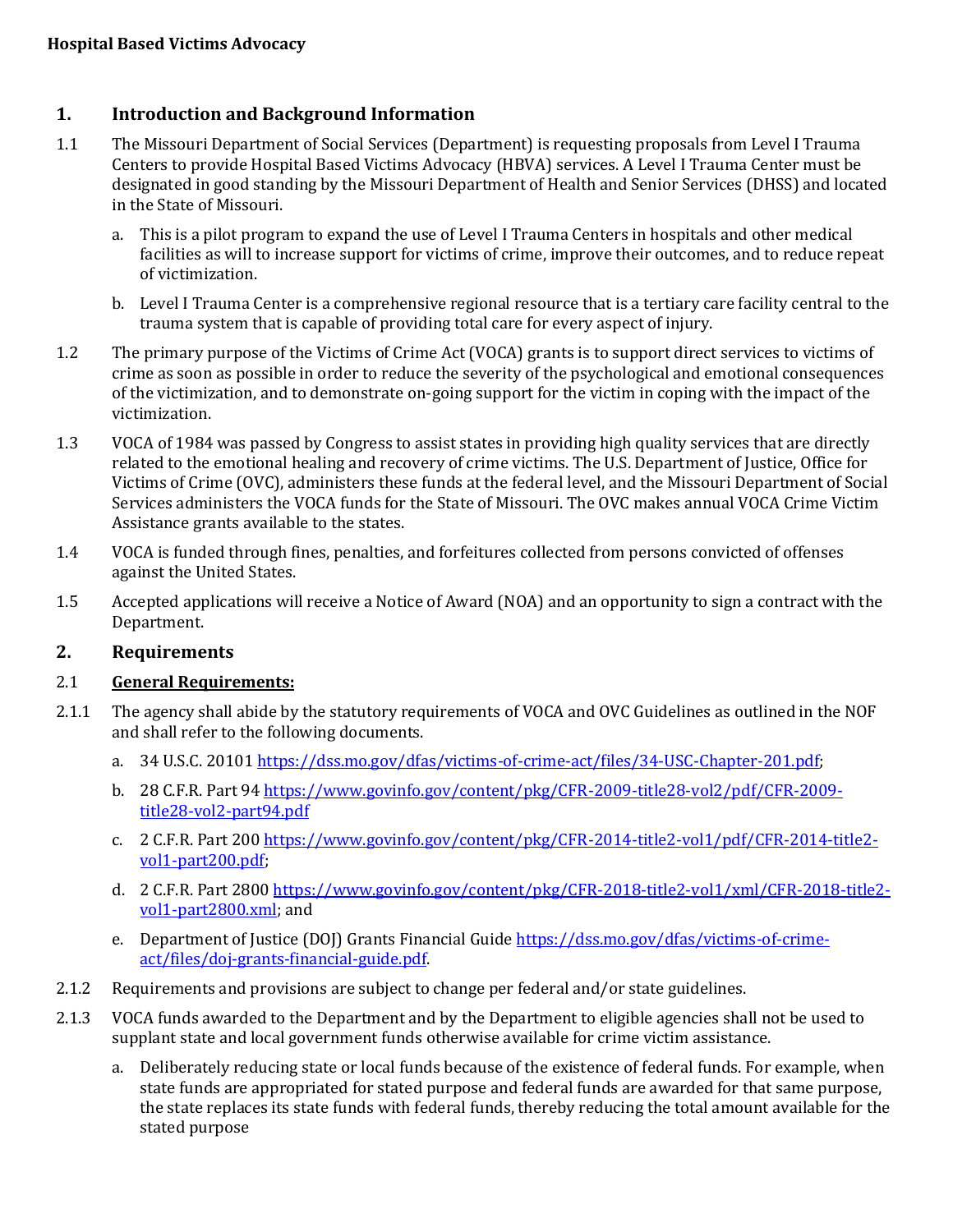2.1.4 The agency must notify the Department in writing in advance of any proposed changes in the program, which will affect the scope, objectives, method, activities, services, or frequency of service delivery. The agency shall not implement proposed changes without the prior, written consent of the Department.

# 2.2 **Program Services: Eligibility Requirements:**

- 2.2.1 The vendor agrees to comply with the financial and administrative requirements set forth in the current edition of the Office of Justice Programs (OJP) Financial Guide [https://ojp.gov/financialguide/DOJ/pdfs/2015\\_DOJ\\_FinancialGuide.pdf](https://ojp.gov/financialguide/DOJ/pdfs/2015_DOJ_FinancialGuide.pdf) as well as, the Office of the Chief Financial Officer (OCFO) Financial Guide [https://ojp.gov/financialguide/pdfs/OCFO\\_2014Financial\\_Guide.pdf.](https://ojp.gov/financialguide/pdfs/OCFO_2014Financial_Guide.pdf)
- 2.2.2 Agencies must provide direct services to victims of crime and meet the following requirements:
	- a. Record of effective services to victims of crime and support from sources other than the Crime Victims Fund. An agency must demonstrate a record of effective direct services and support from sources other than the Crime Victims Fund. For example, when an agency demonstrates the support and approval of its direct services by the community, its history of providing direct services in a cost-effective manner, and the breadth or depth of its financial support from sources other than the Crime Victims Fund.
	- b. **Substantial Financial Support from Other Sources:** Twenty-five percent (25%) of the agency funding must come from other sources in a year of or the year preceding the award, which may include other federal funding (28 C.F.R. part 94.112).
	- c. **Program Match:** Agencies must provide matching contributions of not less than twenty percent (20%) (cash or in-kind) of the total cost of the VOCA project Match funds must be used on the same VOCA project and be expended during the contract period. Funds awarded by the Department for other projects must not be used as match. Match may be defined by the following:
		- 1) **Cash Match (hard match):** Direct monetary funding for the VOCA project; available from sources other than state or federal funding programs.
		- 2) **In-Kind Match (soft match):** Non-monetary contributions and donations received by the applicant agency from individuals, agencies, associations, organizations, etc. The monetary value placed on volunteer services provided as in-kind match shall be consistent with the rate of compensation paid for similar work in the agency's organization and/or at an equitable fair market value. If the volunteer requires specialized training in victim services, then the agency may use a comparable fair market rate or a rate of compensation not to exceed \$23.50/hour. All other volunteer hours may not exceed \$18.00/hr. Examples include but are not limited to: volunteered professional or personal services, material, equipment, space and facilities; non-VOCA funded victim assistance activities; and discounts.
			- i) **Match Waiver Request Letters:** Agencies may request a match waiver during the NFO process if they anticipate difficulty in providing the twenty percent (20%) required match, agencies should consider match waiver request letters as a last resort. The Department will deny match waiver requests for one hundred percent (100%).
			- ii) The Department, who will receive the final approval from DOJ, must approve the waiver. There is no guarantee that match waiver request will be approved. The agency is obliged to meet the match should the waiver be denied. A sample of a match waiver request letter can be located at [https://dss.mo.gov/dfas/victims-of-crime-act/.](https://dss.mo.gov/dfas/victims-of-crime-act/)
	- d. **Volunteers:** Agencies must use volunteers, to the extent required by the Department, in order to be eligible for VOCA funds. The Department's Victims of Violence Unit manager or his/her designee, may waive this requirement, provided that the agency submits written documentation of its efforts to recruit and maintain volunteers, or otherwise demonstrate why circumstances prohibit the use of volunteers, to the satisfaction of the unit manager. Subrecipient must utilize volunteers in the provision of services in order to receive VOCA funds; however, the use of the volunteer time as match is not required.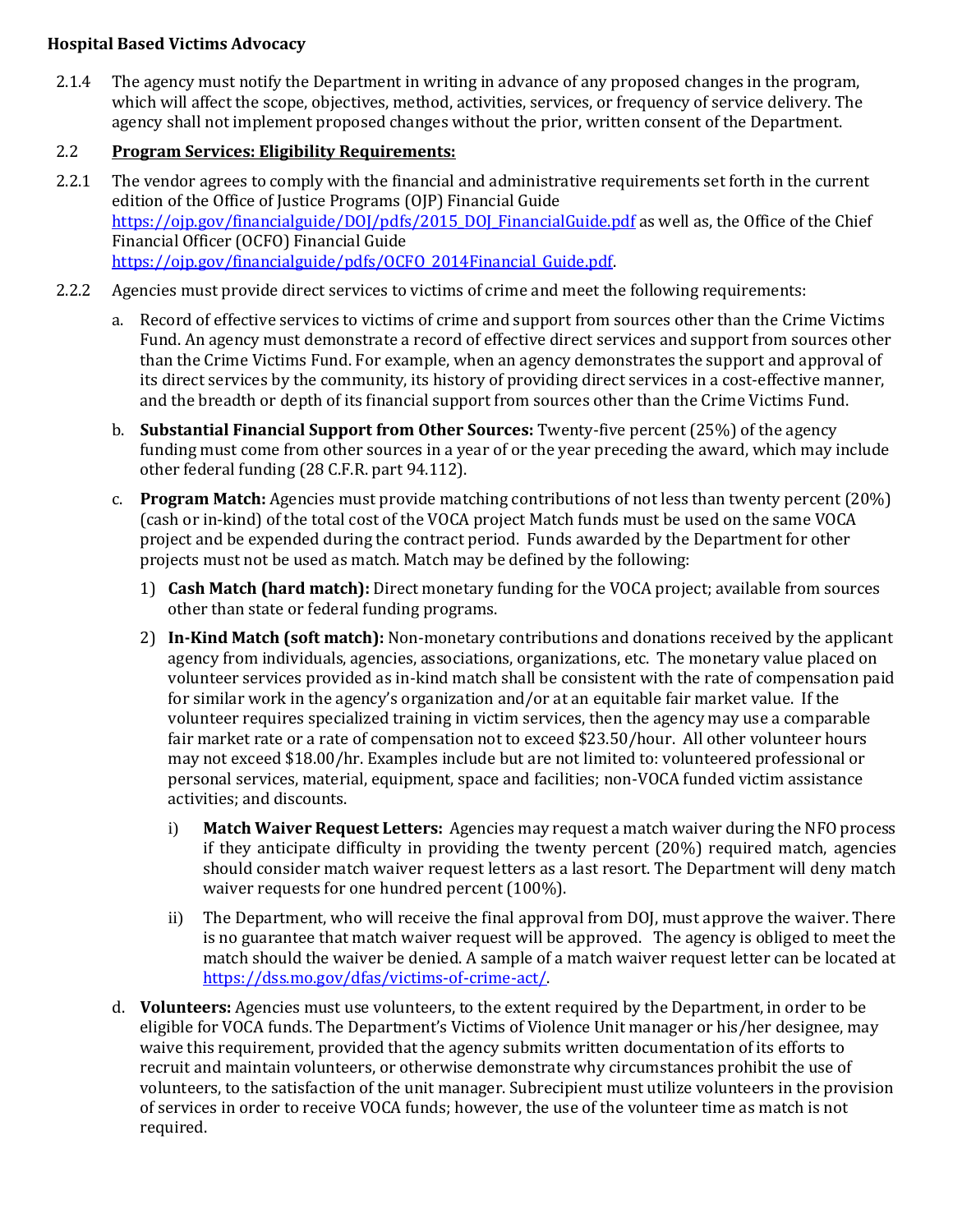- e. **Cost for VOCA Funded Services:** Agencies must provide services to crime victims, at no charge, through any VOCA funded project.
- f. **Confidentiality:** Maintain confidentiality of client-information, as required by state and federal law and as specified in 28 C.F.R. 94.115.
- 2.2.3 Other agencies operating as a "pass through" or "conduit" entity may also be eligible per 28 C.F.R. 94.103(c) in that event, they must comply with the added duties and responsibilities listed in 2 C.F.R. 200, specifically 200.3.3.1.
- 2.3 **Ineligible to Receive VOCA Funding:** The following do not quality to receive VOCA funding:
	- a. **Federal Agencies:** This includes U.S. Attorney Offices and FBI Field Offices. Receipts of VOCA funds would constitute an augmentation of the federal budget with money intended for state agencies. However, private nonprofit organizations that operate on federal land may be eligible recipients of VOCA victim assistance grant.
	- b. **In-Patient Treatment Facilities:** Agency's designed to provide treatment to individuals with drug, alcohol, and /or mental health-related conditions.
	- c. Agencies that are otherwise ineligible for public grant funds for any reason.

#### 2.4 **Qualifications and Services:**

- 2.4.1 Agency must be designated by the Missouri Department of Health and Senior Services (DHSS) as a Level I Trauma Center in good standing and located in the State of Missouri.
- 2.4.2 Model Concept of the HBVA program must align with the Ohio State University (OSU) Stress, Trauma, and Resilience (STAR) Trauma Recovery Center with similar traits and service delivery methods, [https://wexnermedical.osu.edu/neurological-institute/departments-and](https://wexnermedical.osu.edu/neurological-institute/departments-and-centers/departments/department-psychiatry-and-behavioral-health/star)[centers/departments/department-psychiatry-and-behavioral-health/star.](https://wexnermedical.osu.edu/neurological-institute/departments-and-centers/departments/department-psychiatry-and-behavioral-health/star)

#### 2.5 **Recordkeeping and Reporting Requirements:**

- 2.5.1 The agency shall submit itemized reports, records and information at the request of the Department.
	- a. The agency shall submit a Subgrant Award Report (SAR) before funding can begin and if there is a modification to a subaward, the agency must submit a revised SAR to reflect these changes within thirty (30) days of the modification.
	- b. Quarterly reports are due thirty (30) days after the last day of the reporting month for each quarter.
		- 1) Quarterly reporting periods are; October 1-December 31; January 1-March 31; April 1-June 30; and July 1-September 30.
	- c. Annual report is due thirty (30) days after the end of the federal fiscal year (FFY).
		- 1) The Annual Report reporting period is the Federal Fiscal Year of October 1-September 30.
- 2.5.2 The agency shall maintain auditable records for all activities performed under this contract. Financial records shall conform to Generally Accepted Accounting Principles (GAAP). Such records shall include the following, as applicable:
	- a. The specific number of activities, the hours spent on each activity and type of service employees and volunteers provided;
	- b. Itemized revenues and expenditures related to the performance of the contract;
	- c. The number and type of clients served, including summarized totals of monthly service delivery (i.e. number of clients served every month);
	- d. Detailed documentation of services provided to each client, included progress notes;
	- e. Any and all records necessary for performing a full audit of the agency's performance under the contract; and
	- f. Other relevant records as described herein.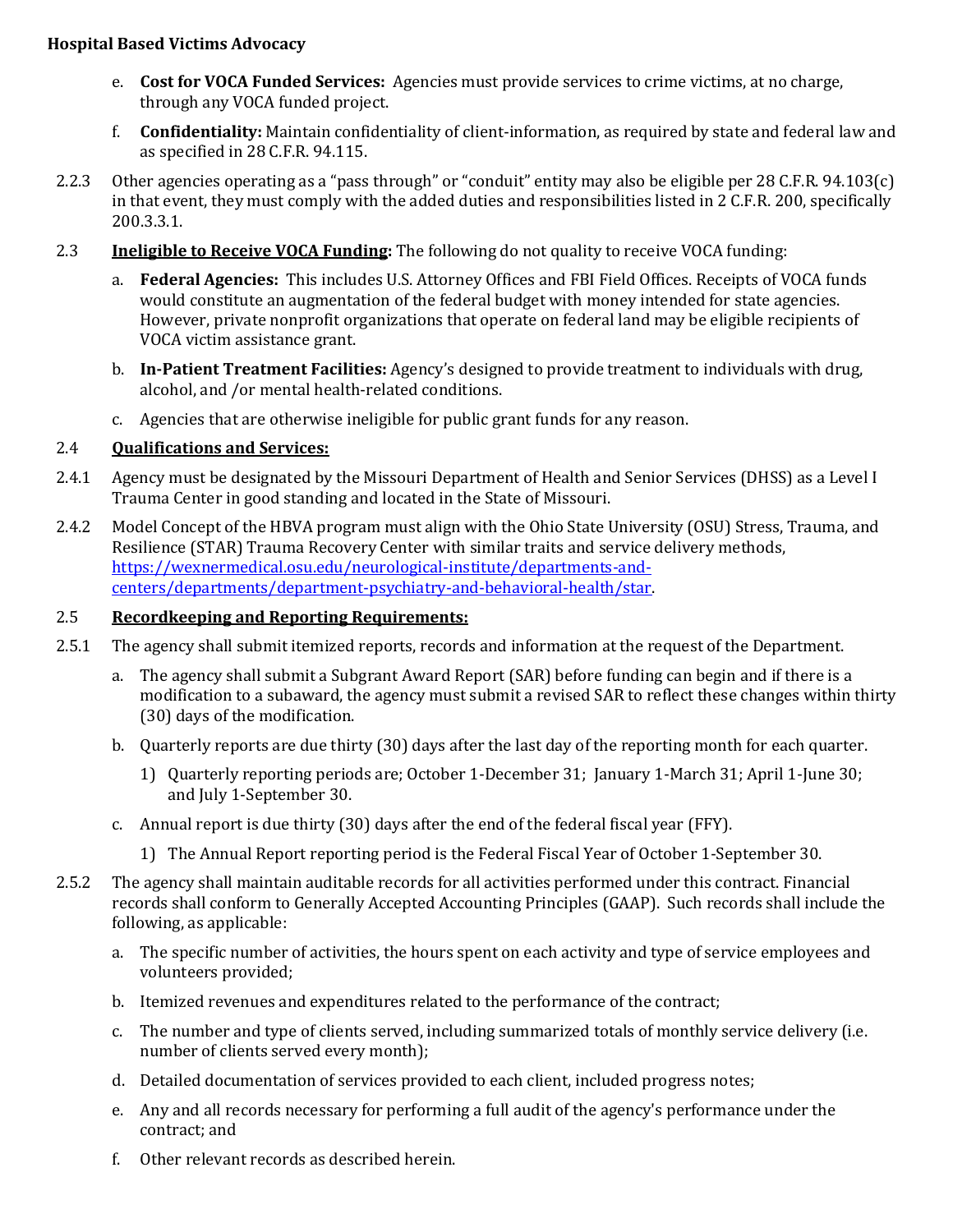- 2.6 **Project Period:** The VOCA contract period is October 1, 2019 through September 30, 2021. Requests for extensions to this contract period are not allowed. Contract will be divided into three funding segments, October 1, 2019 to June 30, 2020; July 1, 2020 to June 30 2021; and July 1, 2021 to September 30, 2021. Agency must specify funding requested in each segment.
- 2.6.1 **Federal Grant Year:** Each dollar within the funding period will be awarded based on an assigned federal grant year. Invoices and expenditures must be tracked based on the federal grant year, as awarded. Federal grant year is from October 1 through September 30.
- 2.6.2 All funds must be obligated and all proposed activities must be performed within the contract period. Funds are considered "obligated" when a legal liability to pay a determinable sum(s) for services is incurred, which will require payment during the same or future period.
- 2.6.3 Funds that have been properly obligated (or can be pro-rated) must then be expended within sixty (60) days following the end of the contract.
- 2.6.4 Any funds not properly obligated or properly expended will lapse and revert to the Department.

# 2.7 **Notification Requirements:**

- 2.7.1 The agency shall immediately notify the Department, in writing, if the agency becomes aware of any circumstances that may render the agency unable to perform any of its obligations under the contract.
	- a. The Department shall have the right, at any time, to require the agency to provide written assurances that it can meet its obligations under the contract and to provide satisfactory documentation to support its assurances. If the agency is unable to provide adequate assurances that it will be able to perform its obligations under this contract, the Department shall have the right to exercise any of its remedies under this contract or under law.
- 2.7.2 The agency shall promptly refer to the DOJ Office of the Inspector General (OIG) any credible evidence that a principal, employee, agent, sub recipient, agency, sub-agency, or other person has, in connection with funds under this award (1) submitted a claim that violates the False Claims Act; or (2) committed a criminal or civil violation of laws pertaining to fraud, conflict of interest, bribery, gratuity, or similar misconduct. Potential fraud, waste, abuse, or misconduct involving or relating to funds under this award should be reported to the OIG by (1) mail directed to: Office of the Inspector General, U.S. Department of Justice, Investigations Division, 950 Pennsylvania Avenue, N.W. Room 4706, Washington, DC 20530; (2) email to: [oig.hotline@usdoj.gov;](mailto:oig.hotline@usdoj.gov) and/or (3) the DOJ OIG hotline: (contact information in English and Spanish) at (800) 869-4499 (phone) or (202) 616-9881(fax).

# **3. Notice of Funding Opportunity (NFO) Submission and Evaluation**

# 3.1 **NFO Proposal Submission:**

- 3.1.1 Direct questions regarding this NFO to Ann Perkins, the Procurement Officer, via email to [ann.perkins@dss.mo.gov](mailto:ann.perkins@dss.mo.gov) or by phone at 573-522-1571.
- 3.1.2 Proposed NFO proposals must be completed and returned via one of the following no later than 2:00 p.m. on September 24, 2019:
	- a. Email to [DFAS.DSSContracts@dss.mo.gov](mailto:DFAS.DSSContracts@dss.mo.gov) with VOCA stated in the subject line,each email must be below 17MB or send in mutiple emails or one of the other options;
	- b. Fax to (573) 526-4678; or
	- c. Regular mail to: Missouri Department of Social Services Division of Finance and Administrative Services 615 Howerton Court P.O. Box 1643 Jefferson City, MO 65102-1082
- 3.2 The agency must complete and submit the following information for the submission to be considered a complete NFO proposal: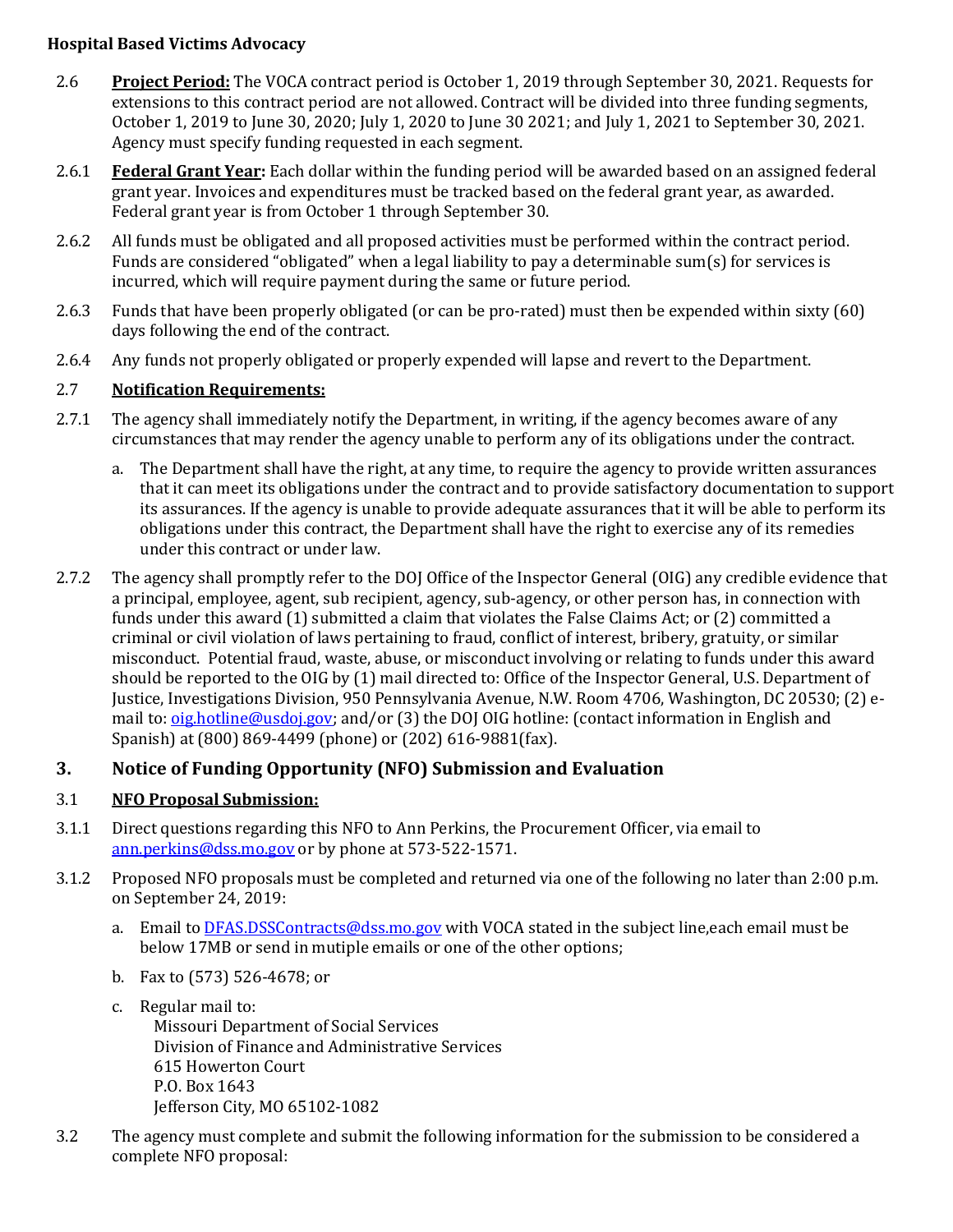- a. Agency Information;
- b. Requested Funding Amounts; and
- c. Exhibits 1-4.

# 3.3 **Evaluation Criteria/Scoring:**

3.3.1 After determining that a proposal satisfies the mandatory requirements stated in the NFO, the evaluator(s) shall conduct a comparative assessment of the proposals in accordance with the evaluation criteria stated below and the scoring details delineated in Attachment A.

| <b>TECHNICAL PROPOSAL</b>                                 |                                                                                                                                                                                                                     |                        |
|-----------------------------------------------------------|---------------------------------------------------------------------------------------------------------------------------------------------------------------------------------------------------------------------|------------------------|
| <b>CATEGORY</b>                                           | <b>ELEMENTS</b>                                                                                                                                                                                                     | <b>POINTS</b>          |
| <b>Proposed Methodology,</b><br><b>Approach, and Plan</b> |                                                                                                                                                                                                                     | 60 Points              |
|                                                           | Summary of how the agency will support for victims<br>of crime, improve outcomes, to reduce repeat of<br>victimization, what services will be provided through<br>the project, and who will provide these services. | 20 points (maximum)    |
|                                                           | Metrics agency will use to determine the pilot is<br>successful                                                                                                                                                     | 10 points (maximum)    |
|                                                           | Coordination of services and how the community will<br>identify the entry point for victim services                                                                                                                 | 10 points (maximum)    |
|                                                           | Distribution of information and victim compensation<br>assistance                                                                                                                                                   | 10 points (maximum)    |
|                                                           | <b>Budget narrative</b>                                                                                                                                                                                             | 10 points<br>(maximum) |
| <b>Expertise of Personnel</b>                             |                                                                                                                                                                                                                     | 20 Points              |
|                                                           | Organizational chart                                                                                                                                                                                                | 10 points (maximum)    |
|                                                           | Project Manager/Contact Person/Project Staff                                                                                                                                                                        | 10 points (maximum)    |
| <b>Past Performance</b>                                   |                                                                                                                                                                                                                     | 20 Points              |
|                                                           | History and experience                                                                                                                                                                                              | 10 points (maximum)    |
|                                                           | Past performance(s)                                                                                                                                                                                                 | 5 points (maximum)     |
|                                                           | Audit findings                                                                                                                                                                                                      | 5 points (maximum)     |
| <b>TOTAL</b>                                              |                                                                                                                                                                                                                     | 100 points             |

- 3.4 The Department reserves the right to clarify any statement made in the proposal.
- 3.5 The Department reserves the right to use historical information when evaluating the NFO proposals and issuing contracts for VOCA services.
- 3.6 The Department reserves the right to reject any proposal, which is determined unacceptable for reasons, which may include, but are not necessarily limited to:
	- a. Failure of the respondent to meet mandatory general performance specifications;
	- b. Failure of the respondent to meet mandatory technical specifications; or
	- c. Receipt of any information, from any source, regarding delivery of unsatisfactory service(s) by the respondent within the past three (3) years.
- 3.7 The agency is advised that an evaluation committee and other subject-matter experts may be used to review and assess the NFO proposals for responsiveness to mandatory requirements of the NFO and in accordance with the subjective evaluation criteria stated in the NFO.
- 3.8 Upon completion of the evaluation of the NFO proposals, The Department intends to issue one (1) contract. However, the Department reserves the right not to issue a contract(s).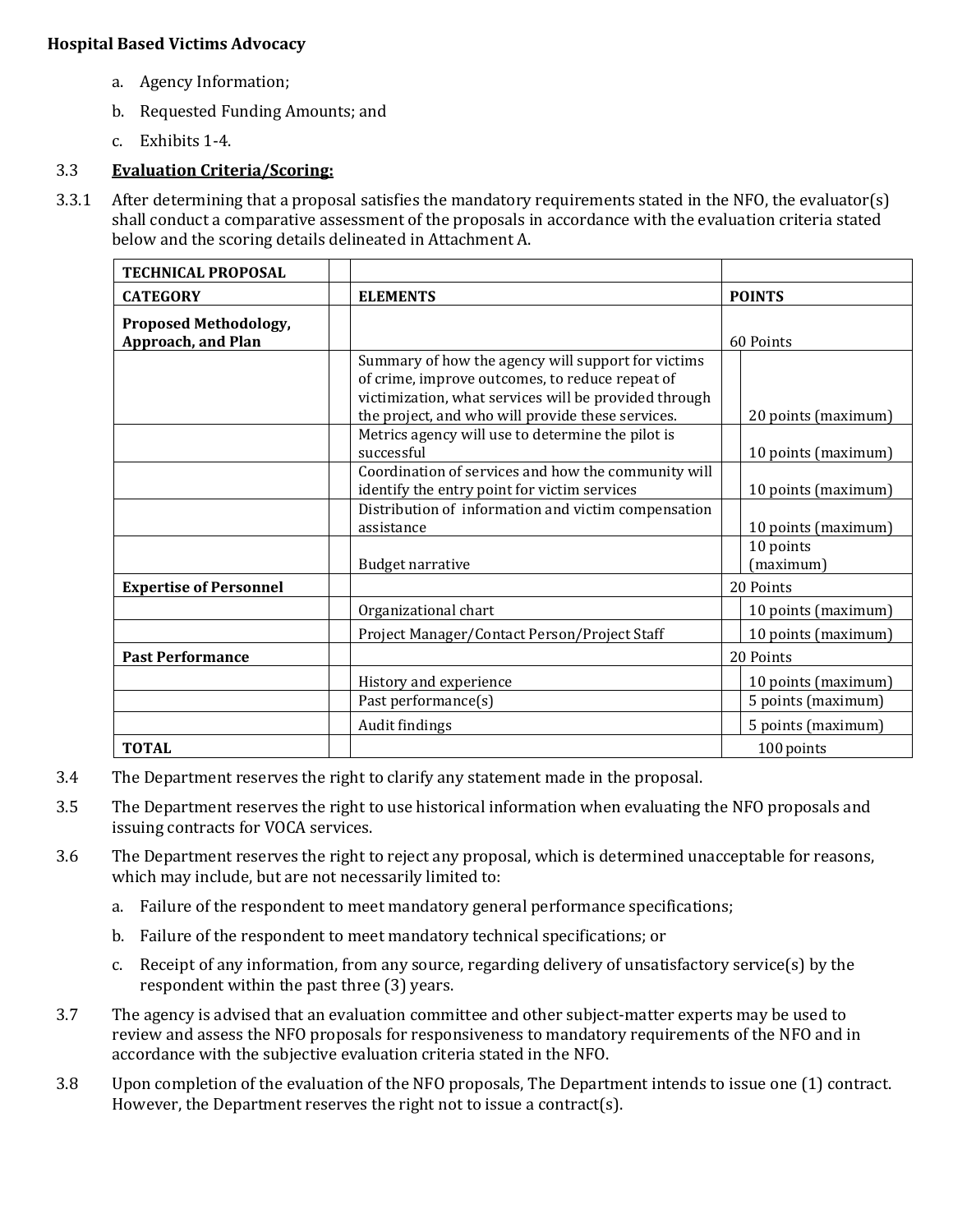# **Agency Information for HBVA**

| <b>Agency Name</b>                                                                                                                                                |                                                                                                                                                                                                                                                     |                          |
|-------------------------------------------------------------------------------------------------------------------------------------------------------------------|-----------------------------------------------------------------------------------------------------------------------------------------------------------------------------------------------------------------------------------------------------|--------------------------|
| <b>Agency or Organization Type</b><br>(Check all that apply)                                                                                                      | Domestic Violence/Sexual Assault Services and/or Shelters<br>Child Advocacy Center<br>Court Appointed Special Advocates (CASA)<br>Missouri Courts<br><b>Prosecuting Attorney Victim Advocates</b><br>All Other Victims of Crime Act (VOCA) Programs |                          |
| <b>Contact Name</b>                                                                                                                                               |                                                                                                                                                                                                                                                     |                          |
| <b>Contact Email Address</b>                                                                                                                                      |                                                                                                                                                                                                                                                     |                          |
| <b>Federal Tax ID#</b>                                                                                                                                            |                                                                                                                                                                                                                                                     |                          |
| DUNS#                                                                                                                                                             |                                                                                                                                                                                                                                                     |                          |
| <b>Commercial And Government Entity</b><br>(CAGE) Code: Registration Number in the<br><b>System for Award Management (SAM)</b><br>https://www.sam.gov/portal/SAM/ | Code#:                                                                                                                                                                                                                                              | <b>Valid Until Date:</b> |
| <b>Agency Website</b>                                                                                                                                             |                                                                                                                                                                                                                                                     |                          |
| <b>Mailing Address</b>                                                                                                                                            |                                                                                                                                                                                                                                                     |                          |
| <b>Street Address 1</b>                                                                                                                                           |                                                                                                                                                                                                                                                     |                          |
| <b>Street Address 2</b>                                                                                                                                           |                                                                                                                                                                                                                                                     |                          |
| <b>City, State Postal Code</b>                                                                                                                                    |                                                                                                                                                                                                                                                     |                          |
| County                                                                                                                                                            |                                                                                                                                                                                                                                                     |                          |
| Phone #                                                                                                                                                           |                                                                                                                                                                                                                                                     |                          |
| Fax #                                                                                                                                                             |                                                                                                                                                                                                                                                     |                          |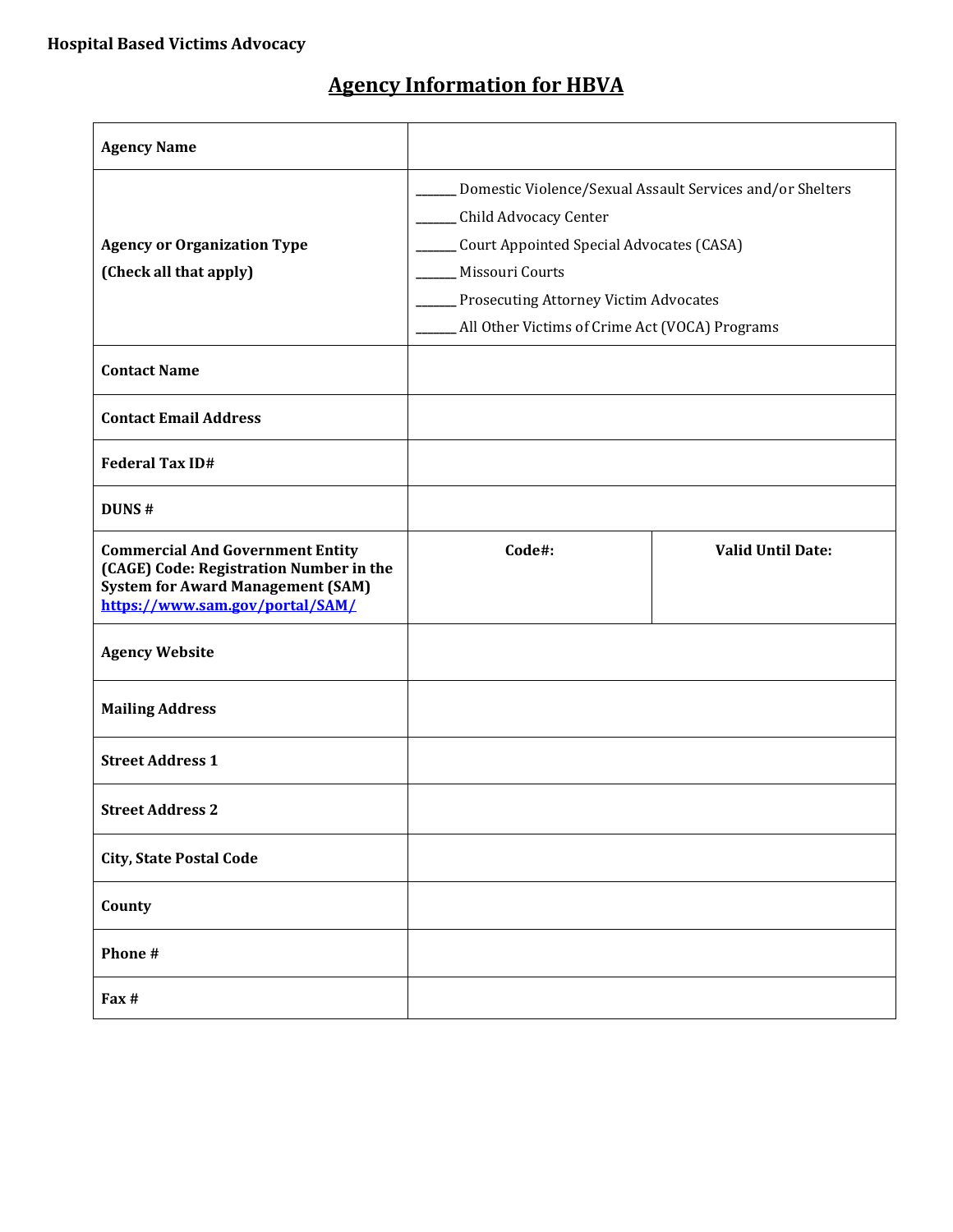| <b>Requested Funding Amounts for HBVA</b> |  |  |
|-------------------------------------------|--|--|
|                                           |  |  |

| <b>Section</b>                                  | <b>Funding Amount</b>             |                                 |
|-------------------------------------------------|-----------------------------------|---------------------------------|
| Personnel                                       |                                   |                                 |
| <b>Benefits</b>                                 |                                   |                                 |
| <b>Travel/Training</b>                          |                                   |                                 |
| <b>Supplies/Operations</b>                      |                                   |                                 |
| Equipment (Single Item Valued \$5,000 or Above) |                                   |                                 |
| Contractual                                     |                                   |                                 |
| <b>Indirect Costs</b>                           |                                   |                                 |
|                                                 |                                   |                                 |
| <b>Totals Funds Requested</b>                   |                                   |                                 |
| Percentage of total funding per period:         | <b>Total % Must Equal</b><br>100% | <b>Total Funding Per Period</b> |
| October 1, 2019 through June 30, 2020           |                                   |                                 |
| July 1, 2020 through June 30, 2021              |                                   |                                 |
| July 1, 2021 through September 30, 2021         |                                   |                                 |
| <b>Match Amount (Section 2.2.2)</b>             |                                   | Match Waiver request included   |

*NOTE: There is no guarantee the amount requested will be the amount the facility is awarded and the dollars cannot be used as match.*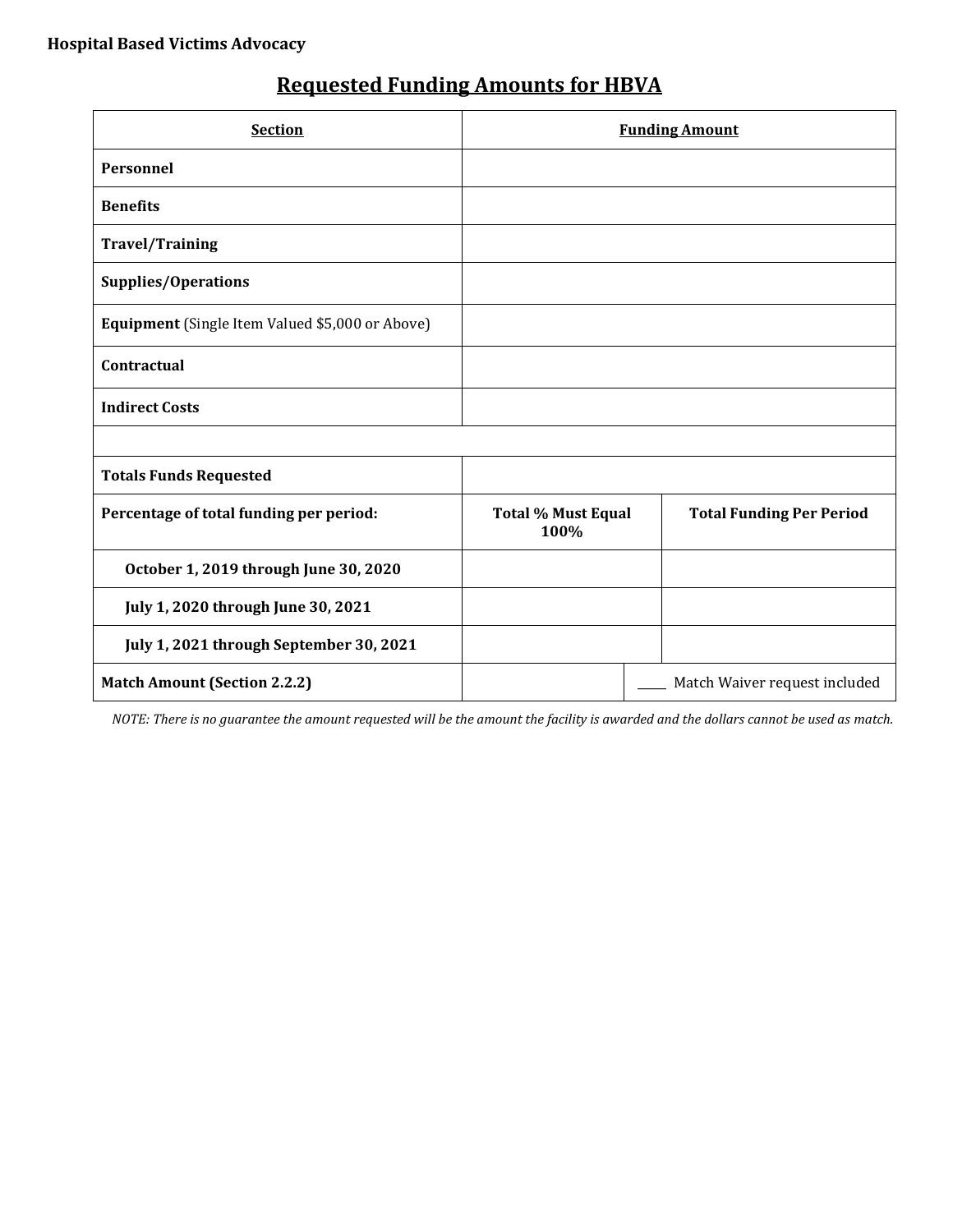# **ATTACHMENT A EVALUATION CRITERIA FOR HBVA**

As explained in Section 3.3, proposals will be evaluated using the following weighting of factors:

#### **Scoring of Proposed Methodology, Approach, and Plan**

The evaluation of the agency's proposed Methodology, Approach, and Plan has a maximum of 60 points possible. Each proposal will be evaluated based upon the proposed Methodology, Approach, and Plan per Exhibit 1.

The Department shall assess each element of the proposed Methodology, Approach, and Plan based upon the following adjectival categories:

| Rating       | <b>Definition</b>                                                                            |
|--------------|----------------------------------------------------------------------------------------------|
| Superior     | Proposal exceeds the requirements of the NFO; the explanation in regards to working with     |
|              | eligibility program(s) goes beyond; high confidence the proposal will exceed most or all     |
|              | requirements.                                                                                |
| Satisfactory | Proposal meets the basic requirements of the NFO; the proposal does not offer benefits       |
|              | above the basic stated requirements; reasonable confidence the proposal will meet the        |
|              | requirements.                                                                                |
| Limited      | Proposal does not meet all requirements of the NFO; proposal seems to lack in one or more    |
|              | areas; has significant deficiencies in providing eligibility program; has numerous findings; |
|              | little to no confidence that the proposal will meet the requirements.                        |

The adjectival rating for the specific elements of the proposed methodology, approach, and plan will have the point values as shown in the table below:

|                                                                                                                                                                                                                              | Superior | Satisfactory | Limited |
|------------------------------------------------------------------------------------------------------------------------------------------------------------------------------------------------------------------------------|----------|--------------|---------|
| Summary of how the agency will<br>support for victims of crime,<br>improve outcomes, to reduce<br>repeat of victimization, what<br>services will be provided through<br>the project, and who will provide<br>these services. | 20       | 12           | 4       |
| Metrics agency will use to<br>determine the pilot is successful                                                                                                                                                              | 10       | 6            | 2       |
| Contributing factors and<br>determination to be successful                                                                                                                                                                   | 10       | 6            | 2       |
| Distribution of information and<br>victim compensation assistance                                                                                                                                                            | 10       | 6            | 2       |
| <b>Budget Narrative</b>                                                                                                                                                                                                      | 10       | 6            | 2       |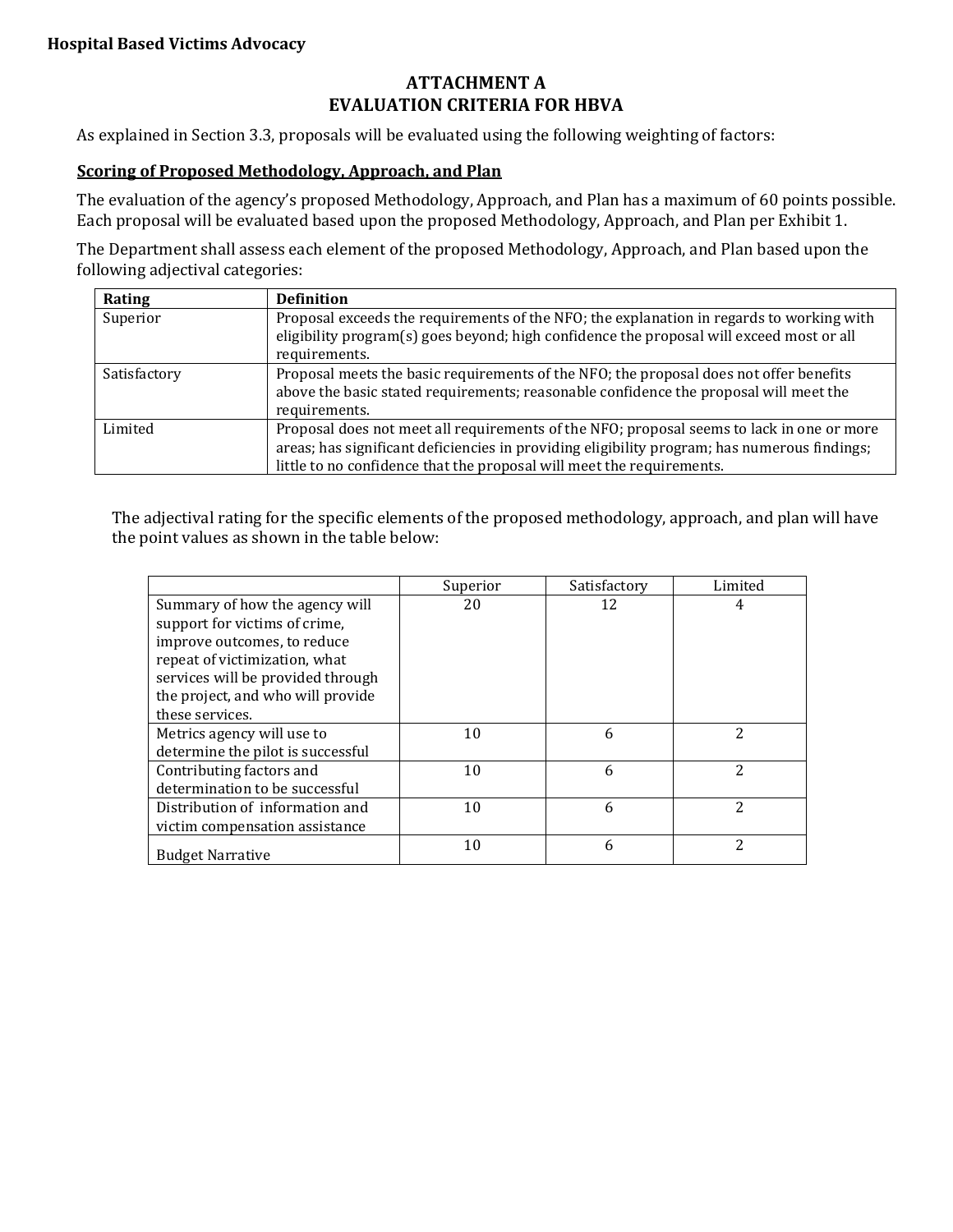# **ATTACHMENT A EVALUATION CRITERIA FOR HBVA (continued)**

#### **Scoring of Expertise of Personnel**

The evaluation of the agency's proposed Expertise of Personnel has a maximum of 20 points possible. Each proposal will be evaluated based upon the proposed expertise of personnel as described in Exhibits 1-4.

The Department shall assess the expertise of personnel based upon the following adjectival categories:

| Rating       | <b>Definition</b>                                                                                                                                                                                                       |
|--------------|-------------------------------------------------------------------------------------------------------------------------------------------------------------------------------------------------------------------------|
| Superior     | Most of the proposed staff has experience working with VOCA services; staff's demonstrated<br>expertise goes beyond stated requirements; high confidence that the staff has qualifications<br>to meet the requirements. |
| Satisfactory | Some of the proposed staff has experience working with VOCA services; staff's expertise<br>doesn't offer benefits above the stated requirements; reasonable confidence staff will meet<br>the requirements.             |
| Limited      | Very few of the staff have experience working with VOCA services; proposal has significant<br>deficiencies in staff expertise; little to no confidence that the staff will meet requirements.                           |

The adjectival rating for Expertise of Personnel will have a point value as shown in the table below:

|                         | Superior | Satisfactory | Limited |
|-------------------------|----------|--------------|---------|
| Organizational chart    |          |              |         |
| Project Manager/Contact |          |              |         |
| Person/Project Staff    |          |              |         |

#### **Scoring of Agency Information and Past Performance**

The evaluation of the Agency Information and Past Performance has a maximum of 20 points possible. Each proposal will be evaluated based upon the information provided in Exhibit 4.

The Department shall assess the Agency Information and Past Performance based upon the following adjectival categories:

| Rating       | <b>Definition</b>                                                                                                                                                                                                                                                                            |
|--------------|----------------------------------------------------------------------------------------------------------------------------------------------------------------------------------------------------------------------------------------------------------------------------------------------|
| Superior     | The documents provided demonstrate that the agency has a good understanding of working<br>with VOCA services; and internal control and fiscal management. The monitoring reports,<br>audits or references do not reflect any findings or concerns.                                           |
| Satisfactory | The documents provided show the basic requirements of working with VOCA services. The<br>monitoring reports, audits findings or references may have concerns; however the agency<br>was able to explain the situation and provide the documents necessary to correct the<br>concern/finding. |
| Limited      | The monitoring reports, audits findings or references have concerns; agency has been<br>working under multiple corrective action plans.                                                                                                                                                      |

The adjectival rating for Agency Information and Past Performance will have a point value as shown in the table below:

|                        | Superior | Satisfactory | Limited |
|------------------------|----------|--------------|---------|
| History and experience |          |              |         |
| Past performance(s)    |          |              |         |
| Audit findings         |          |              |         |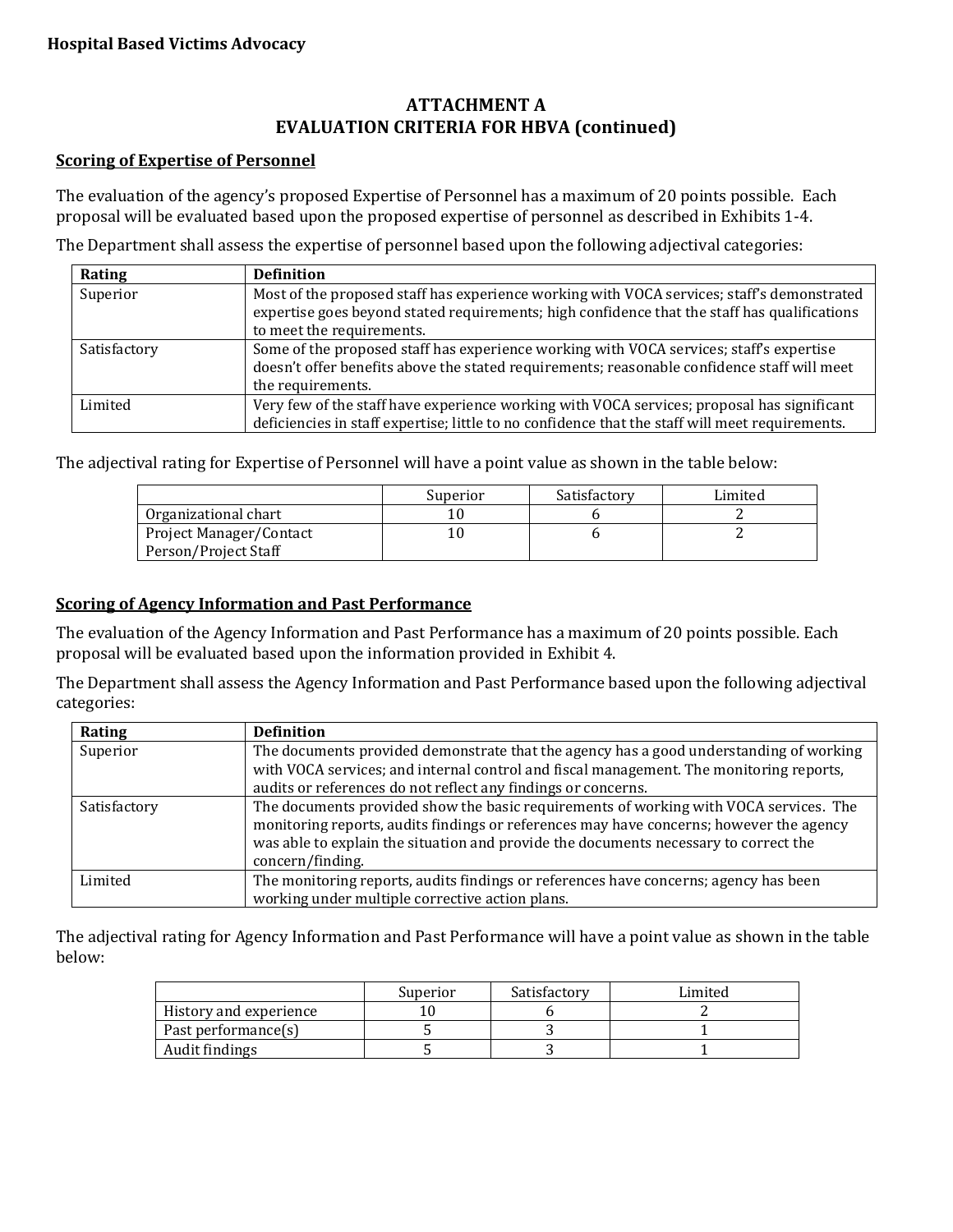# **EXHIBIT 1 – TECHNICAL PROPOSAL – PROPOSED METHODOLOGY, APPROACH, AND PLAN FOR HBVA**

*Directions for Agency: The Agency should present a written plan for performing the requirements specified in Section 2, Requirements. The Proposed Methodology, Approach, and Plan should be no longer than thirty (30) pages, including any exhibits related to the proposal. Standard fonts, 11 point or above, should be used.*

- 1. Provide a brief summary of how the agency will increase support for victims of crime, improve their outcomes, and to reduce repeat of victimization. Discuss the problem the agency will address, what services will be provided through the project, and who will provide these services.
- 2. Describe what metrics your agency will use to determine if this pilot is successful.
- 3. Describe how the agency will coordinate activities of the project with others organizations within the community. Also, detail how the community will identify the Trauma Center as an entry point for victim services.
- 4. Describe the procedures used by the agency to distribute information and provide assistance to crime victims with filing for victim's compensation funds.
- 5. Provide a narrative for the requested budget, including the twenty percent (20%) match requirement.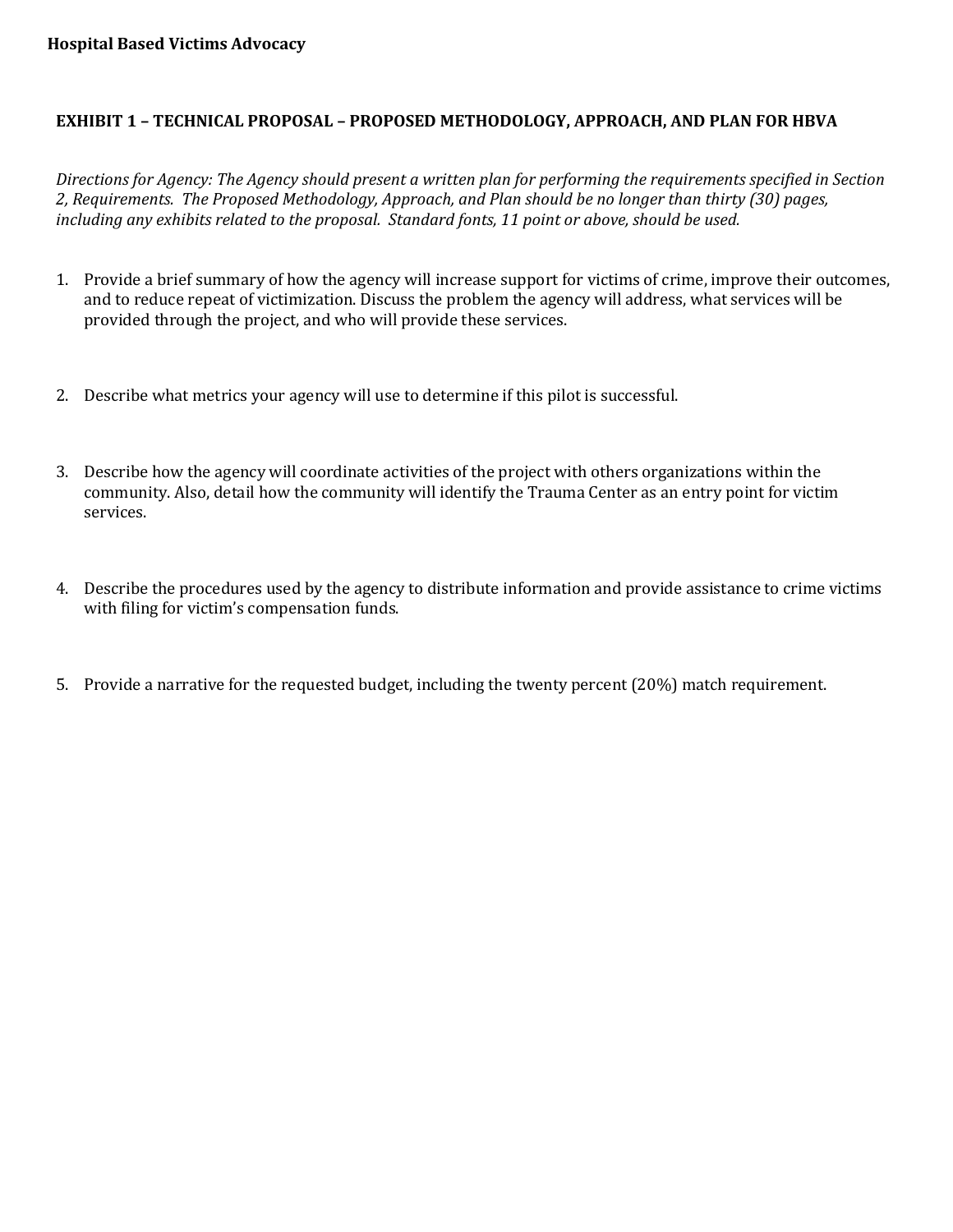## **EXHIBIT 2 – TECHNICAL PROPOSAL – EXPERTISE OF KEY PERSONNEL FOR HBVA**

*Directions for Agency: The Agency should provide information on Expertise of Key Personnel as described below. The Expertise of Key Personnel should be no longer than ten (10) pages, including any exhibits related to the proposal. Standard fonts, 11 point or above, should be used.*

1. Provide a copy of your agency's expected organizational chart during the contract period. Include total staffing (total number of office staff, names and job titles) at the office.

2. Use the attached Exhibit 3 "*Expertise of Key Personnel*" form to describe the experience of key personnel. Key personnel may include the project managers or other integral members of the agency or project staff. Use this opportunity to demonstrate specialized skills or knowledge beyond the information contained in the general organizational chart provided under Question 1. This is not a request for every résumé, Curriculum Vitae (C.V.), or similar document for every member of the project/agency, but rather an opportunity for the applicant to highlight the people, skills, and leadership that will contribute to the project.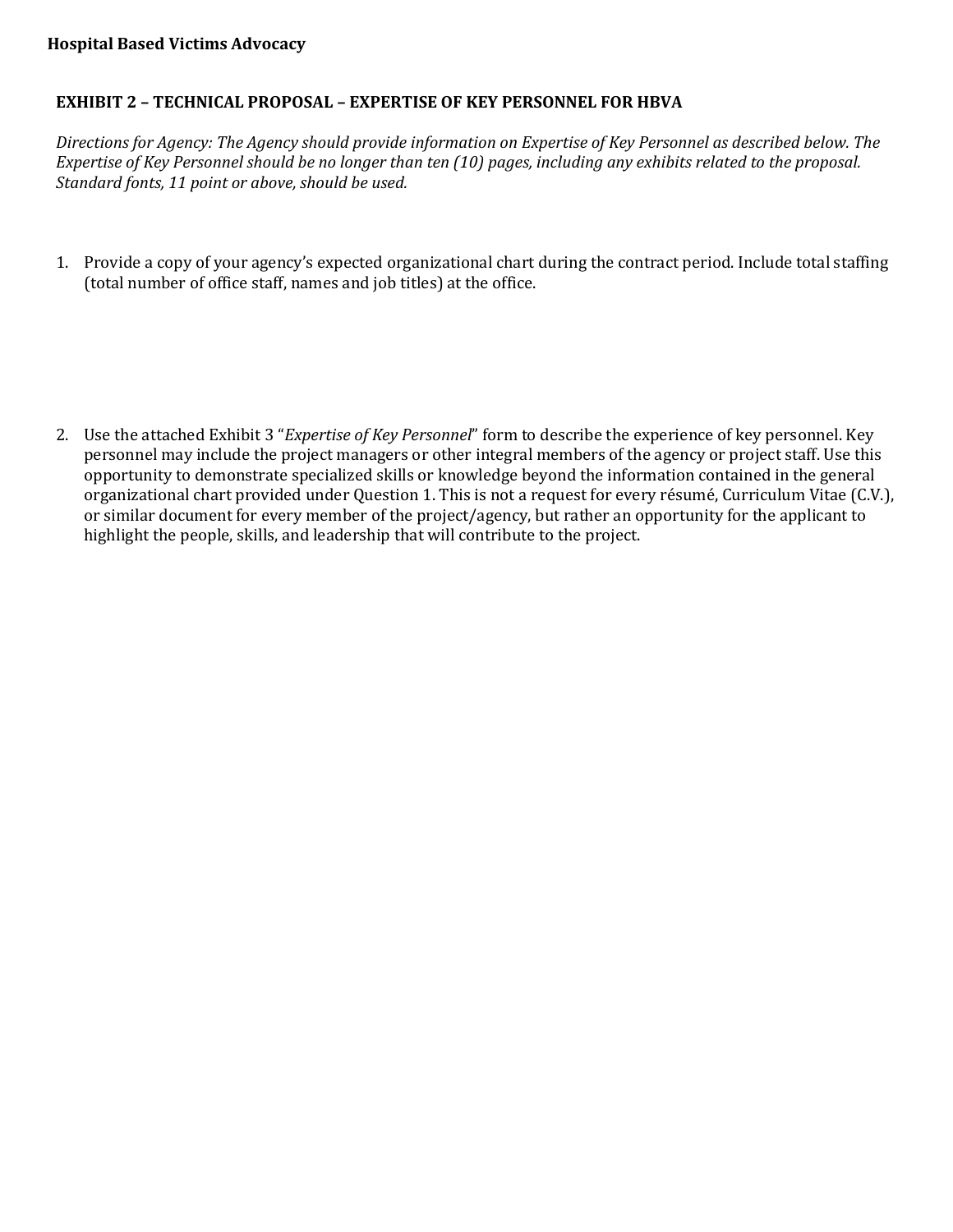# **EXHIBIT 3 – TECHNICAL PROPOSAL – EXPERTISE OF KEY PERSONNEL FOR HBVA**

*Directions for Agency: Describe the experience of key staff (e.g. p*roject manager, contact person*, and also including project staff that will manage VOCA).* 

| Name:                         |  |
|-------------------------------|--|
| Title:                        |  |
| <b>Proposed project role:</b> |  |
| % of time committed to        |  |
| project:                      |  |

#### **Education:**

| Degree, Certification, or other<br>distinctions | Institution                          | <b>Date</b> |
|-------------------------------------------------|--------------------------------------|-------------|
|                                                 |                                      |             |
| Example: BA, Business Administration            | Washington University in Saint Louis | <i>2010</i> |
|                                                 |                                      |             |
|                                                 |                                      |             |
|                                                 |                                      |             |
|                                                 |                                      |             |

## **Employment History:**

| <b>Organization</b>  | Role                                               | <b>Dates</b> |  |
|----------------------|----------------------------------------------------|--------------|--|
| Example: Current Co. | Partner and leader of organization design practice | 2014-present |  |
|                      |                                                    |              |  |
|                      |                                                    |              |  |
|                      |                                                    |              |  |

#### **Specific experience relevant to this VOCA Notice of Funding Opportunity:**

| <b>Topic</b>                 | <b>Years of</b><br>experience | Brief description of relevant experience (e.g., specific<br>projects; previous employment) |
|------------------------------|-------------------------------|--------------------------------------------------------------------------------------------|
| <b>Management Experience</b> |                               |                                                                                            |
| Experience in working in     |                               |                                                                                            |
| Non-Profit organizations.    |                               |                                                                                            |

#### **Other experience or background information:**